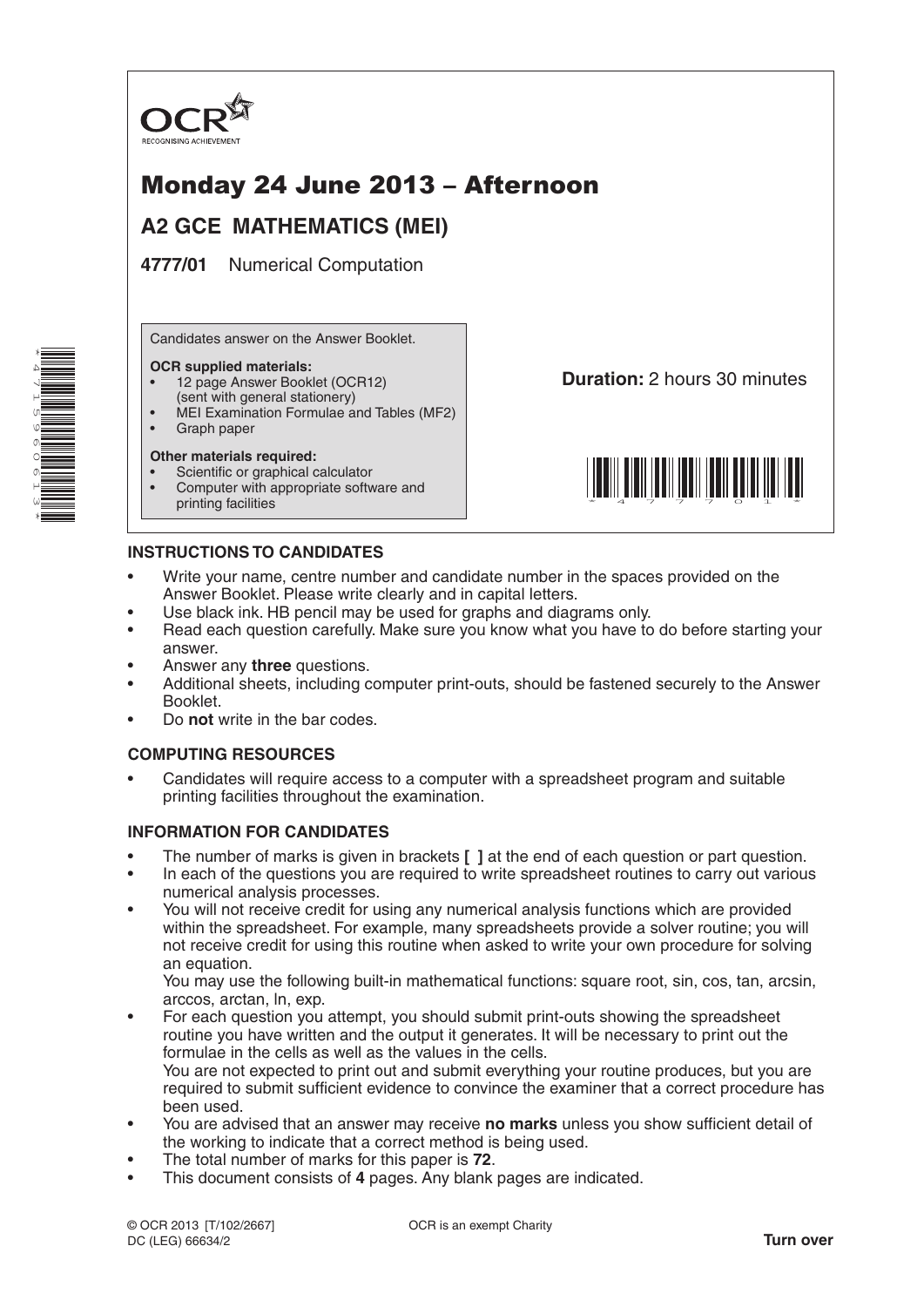**1** (i) The equation  $f(x) = 0$  has a root  $\alpha$ . The equation is rearranged to  $x = g(x)$ , and the corresponding iterative formula gives the sequence  $x_0, x_1, x_2, ...$ .

Given that  $x_{r+1} - \alpha \approx k(x_r - \alpha)$  for some constant *k*, where  $k \neq 1$ , show that

$$
\alpha \approx \frac{kx_0 - x_1}{k - 1}, \qquad \text{where} \qquad k \approx \frac{x_2 - x_1}{x_1 - x_0}.
$$
 [3]

**(ii)** The equation

$$
1 + mx = e^x,
$$

where *m* is a constant and  $m > 1$ , is to be solved for  $x > 0$ .

Show, graphically or otherwise, that the equation has exactly one positive root. **[3]** 

**(iii)** For the case  $m = 1.5$ , show that the iteration

$$
x_{r+1} = \ln(1 + mx_r)
$$
 (\*)

converges slowly.

**Show also that the iteration** 

$$
x_{r+1} = \frac{e^{x_r} - 1}{m} \tag{**}
$$

diverges from the required root. **[6]** *C* 

**(iv)** Use the method of part **(i)** to speed up the convergence of  $(*)$ .

Investigate whether or not the method of part **(i)** makes (\*\*) converge to the required root. **[9]** 

- **(v)** Modify your spreadsheet to find, correct to 3 decimal places, the value of *m* in the interval  $[1, 2]$  for which  $\alpha = 0.5m$ . **[3]**
- **2**  In the table, the values of *x* are exact and the values of *y* are correct to 2 decimal places.

| 0.5 | 1.0 | 2.0 | 4.0                                      | 6.0 | 8.0 |
|-----|-----|-----|------------------------------------------|-----|-----|
|     |     |     | 2.23   1.43   1.04   1.22   6.96   40.53 |     |     |

- **(i)** Estimated values of  $\gamma$  are required for various values of  $x$ . Explain briefly the merits of using Newton's divided difference formula here in preference to other methods of interpolation. **[3]**
- **(ii)** Use a spreadsheet to obtain a sketch of the data. **[2]**
- **(iii)** Use divided differences to produce a sequence of estimates, linear, quadratic, cubic and quartic, of *y* when *x* = 2.9.

Discuss briefly the likely accuracy of these estimates. Give the estimate of *y* to the accuracy that is justified. **[14]**

**(iv)** Modify the spreadsheet in part **(iii)** so that it will estimate  $y$  for user-specified values of  $x$  between 4 and 5. Hence determine, correct to 2 decimal places, the value of *x* in this range for which  $y = 2$ . [5]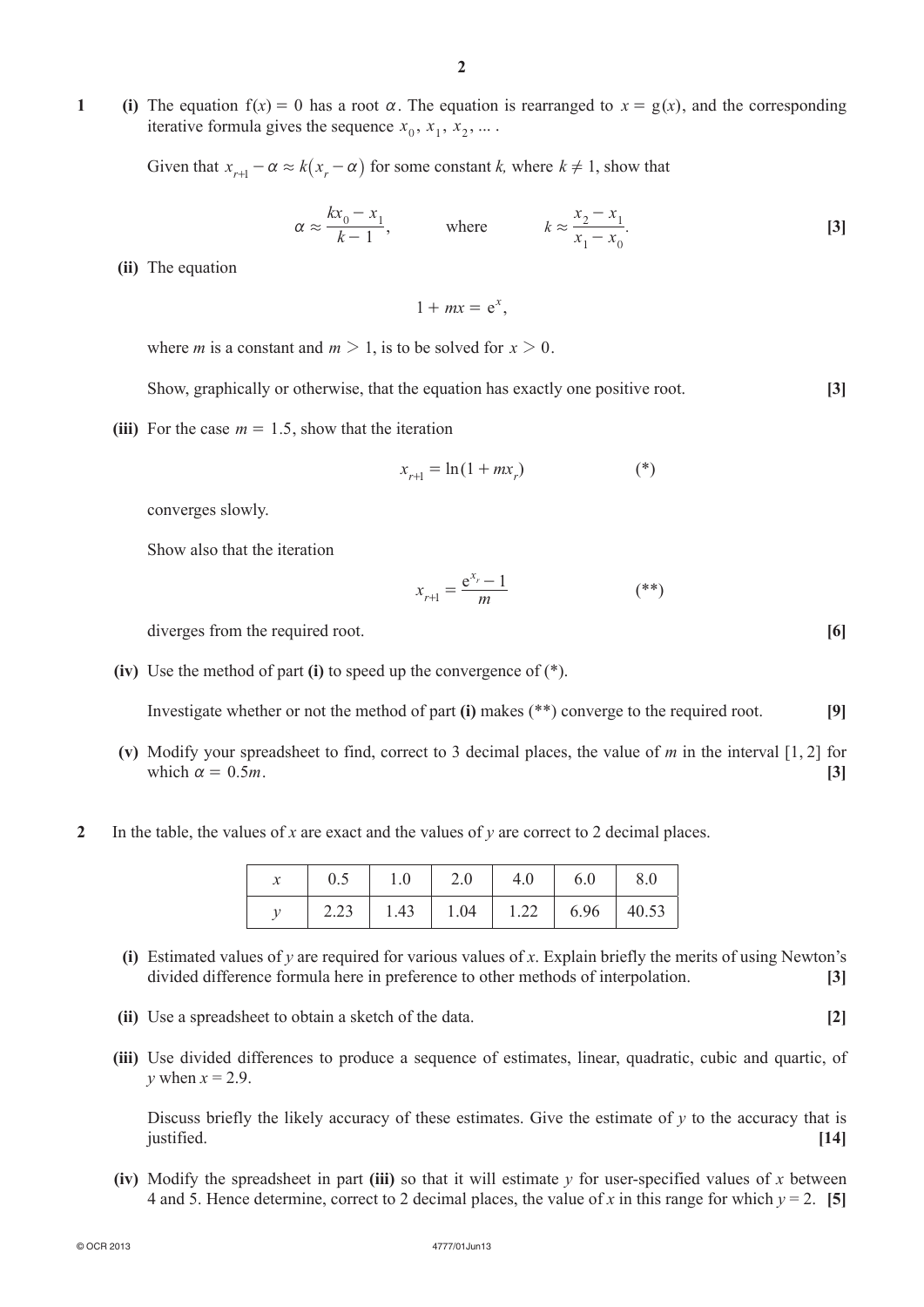**3** (i) Apply the standard Runge-Kutta order 4 method, with  $h = 0.5$  and  $0 \le x \le 2$ , to the differential equations

$$
\frac{dy}{dx} = x^3, \text{ with } y = 1 \text{ when } x = 0,
$$
  
and 
$$
\frac{dy}{dx} = x^4, \text{ with } y = 1 \text{ when } x = 0.
$$

Compare the numerical solutions with the exact solutions and comment. **[11]** 

**(ii)** Use the standard Runge-Kutta order 4 method to find a numerical solution for  $0 \le x \le 2$  to the differential equation

$$
\frac{dy}{dx} = e^x \sin y - e^y \sin x
$$
, with  $y = 1$  when  $x = 0$ .

Draw a graph of the solution.

Reducing *h* as necessary, determine, correct to 3 decimal places, the coordinates of the local maximum on the solution curve. **[13]**

**4**  This question concerns the system of linear equations with the following augmented matrix.

$$
\begin{pmatrix} a & 3 & 5 & 1 & 1 \ b & 4 & 3 & 4 & 2 \ 2 & 6 & 2 & 5 & 3 \ 4 & 1 & 9 & 5 & 4 \ \end{pmatrix}
$$

**(i)** For the case  $a = 4$  and  $b = 2$ , solve the equations using Gaussian elimination with partial pivoting. Provide a check that your solutions fit the equations.

Use the numbers generated in the Gaussian elimination process to find the magnitude of the determinant of the coefficient matrix. Show your method clearly. **[16]**

- **(ii)** Now consider small changes in coefficients as follows.
	- $(A)$   $a = 4.01, b = 2,$
	- $(B)$   $a = 4, b = 2.01$ .

 In each case, find the percentage changes in the solutions and in the determinant. Comment. **[8]**